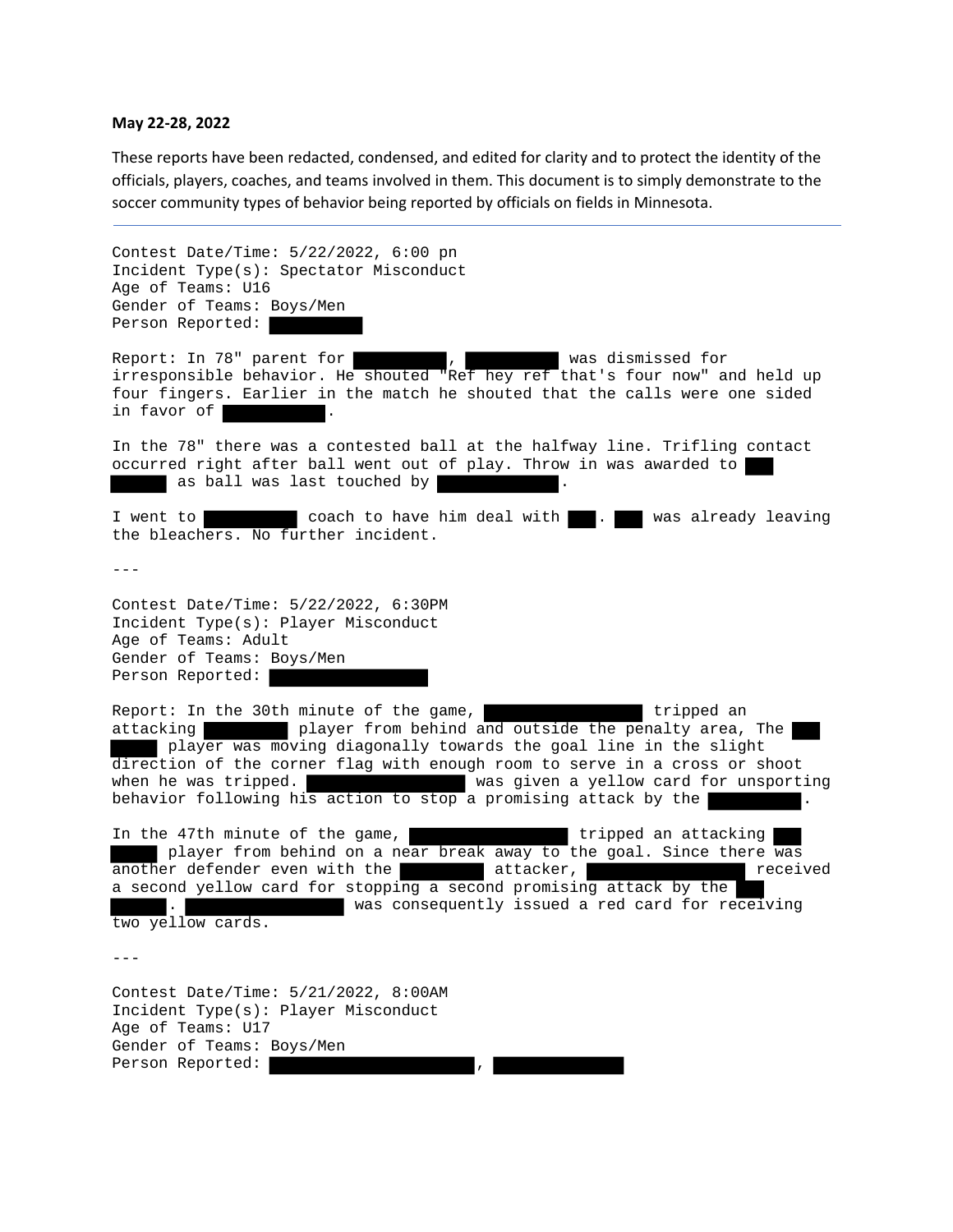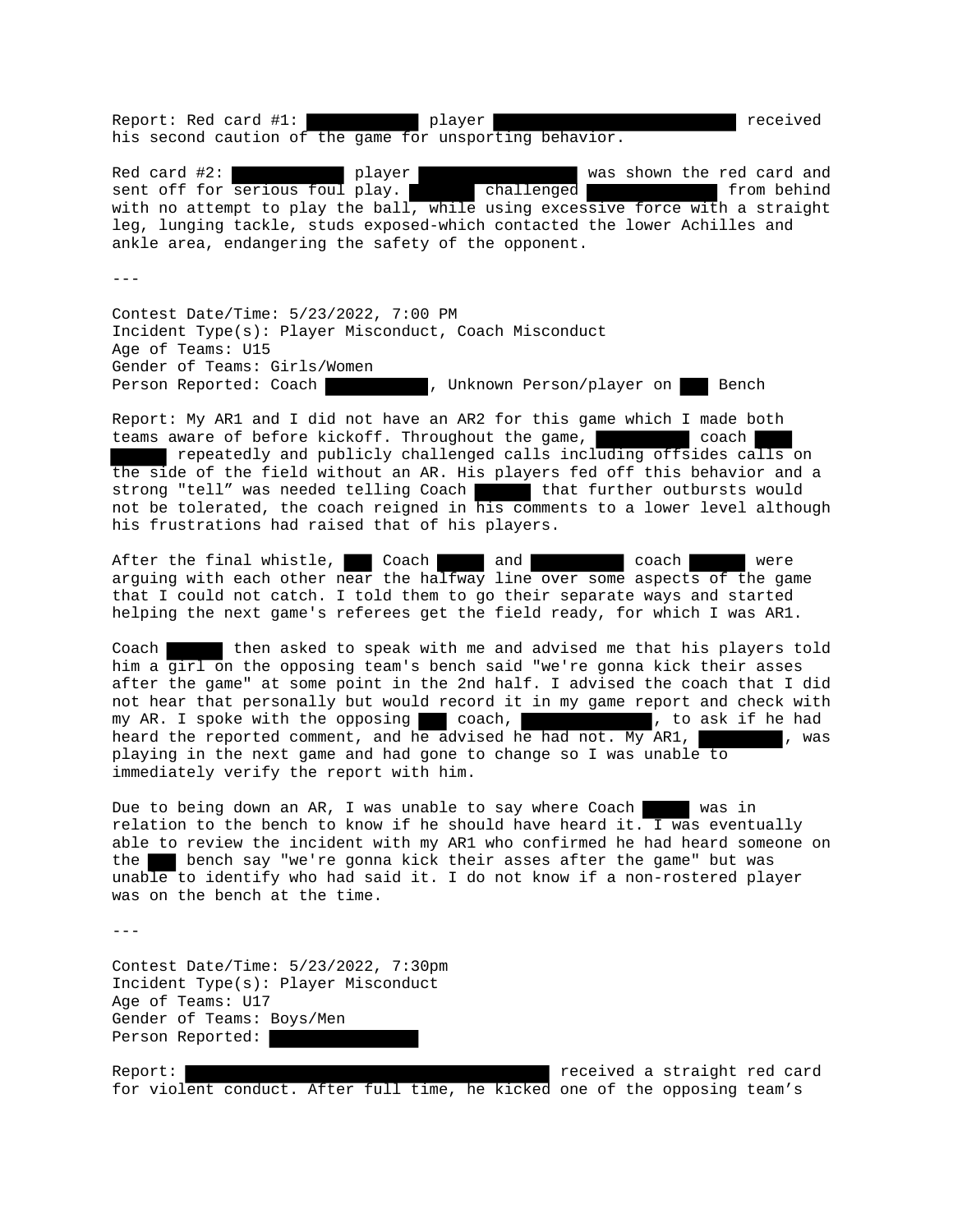players while they were all walking off the field. AR witnessed the full incident.

---

Contest Date/Time: 5/25/2022, 8:00PM Incident Type(s): Coach Misconduct Age of Teams: U19 Gender of Teams: Boys/Men Person Reported:

Report: In the second half I called a penalty kick for  $\blacksquare$ . The coach for **got off** the bench and left the technical area to the halfway line and started yelling about my decision. I showed the coach a red card for irresponsible behavior. I told the coach to leave the facility. He took his time, then started walking down the touch line towards the goal. We resumed play, the ejected coach stopped at the spectator side of the field, play was stopped and I told the coach to leave. The coach slowly backed towards the entrance to the facility. We resumed play, I added 5 additional minutes as a result of the delays caused by the coach since his team was leading.

 $-$ 

Contest Date/Time: 5/25/2022, 8pm Incident Type(s): Player Misconduct, Coach Misconduct, Spectator Misconduct Age of Teams: U15 Gender of Teams: Boys/Men Person Reported:  $\qquad \qquad$  and

Report: In the 25th minute, the goalkeeper ( ) came out of the box to face an attacker about 6 yards outside the box. There were no other defenders and slid for the ball, missed it, but the ball hit his outreached arm above his body and thus stopping the attack. from was then red-carded in the 25th minute for DOGSO-Handling.

During the first half, number from was cautioned incorrectly for a misinterpreted play with the goalkeeper. As the center referee, I went to talk with my AR1 ( ) about the play as the coaches and players argued about the call. The coach walked down the touchline to demand an explanation and to tell me I was wrong. He was told to return to his bench and to stop arguing. My AR and I came to a decision about the call to take back the yellow card and the coach continued to stand near to us 2/3 of the way down the sideline. He was then cautioned in the 32nd minute for dissent.

During the second half of the game, there was a challenge by that was ruled as no foul by me. The coach started saying it was a foul and how come it wasn't a foul loudly and directly to the field. Within a couple of seconds, was fouled and a foul was called. then sent off for dissent and asked to leave in the 73rd minute. He would not accept the card and continued to argue, ask for an explanation, and complain. I asked the assistant coach to tell to leave and go talk to the parents as they had also complained about this decision and there were a few things said throughout the game. The continued to ask for an explanation and ask why the parents needed to be talked to. asked again to leave and he continued to complain and ask questions repeatedly. went and warned the parents in the 74th minute.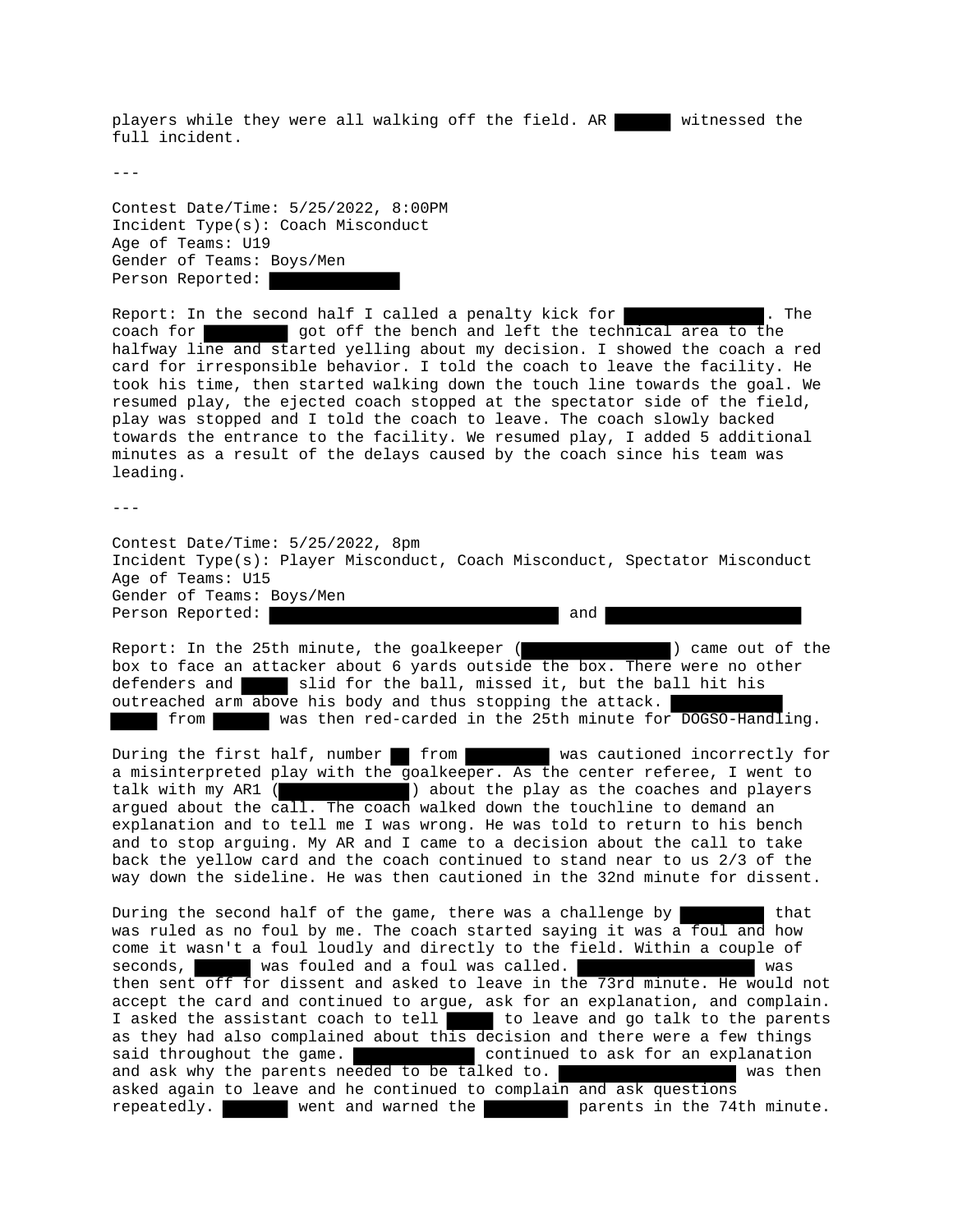eventually left after asking him several additional times. The final<br>e was 3-1 with winning. After the game, score was 3-1 with winning. After the game, center of the field to ask me for a continued explanation and I told him he needed to return to his bench. He refused and was then cautioned for dissent. As the referee crew left the field, the red-carded coach had returned and asked us how many games he would be suspended. I told him I did not know and he would have to take that up with . He then went into asking about the game and why he had been red-carded. I left the area at this point as I was done talking with this coach.

---

Contest Date/Time: 5/25/2022, 5:45 p.m. Incident Type(s): Coach Misconduct Age of Teams: U14 Gender of Teams: Girls/Women Person Reported:

Report: Away HC was ejected in the 53rd minute for threatening the referee that she was "going to report" the referee for refusing to entertain her complaint about an opposing player when the caution that had just been issued to her player was being explained to her. This was after she had been asked to stop complaining about offside calls against her team. She only left the vicinity of the field after being told the game would not continue with her present.

 $- - -$ 

Contest Date/Time: 5/25/2022, 7:30 Incident Type(s): Player Misconduct Age of Teams: Adult Gender of Teams: Boys/Men Person Reported:

Report: In the 50th minute,  $r = 1$  received a caution for unsporting behavior following a reckless challenge. In the 60th minute, received his second caution for repeated public and personal dissent after his teammate committed a foul after already being warned. was subsequently sent off for receiving two cautions.

 $- - -$ 

Contest Date/Time: 05/26/2022, 6:45 Incident Type(s): Player Misconduct Age of Teams: U17 Gender of Teams: Boys/Men Person Reported:

Report: In the 20th minute I called a  $\blacksquare$  foul for charging. The player landed on his shoulder and the coach, wanted a yellow card. I told him that it was a foul that was called, but it was not excessive.

In the 40th minute, for made a hard charge on the keeper as the keeper was catching a ball near the top of the box. He stopped, but his hands touched the keeper. I gave a verbal warning and told him not to touch the keeper.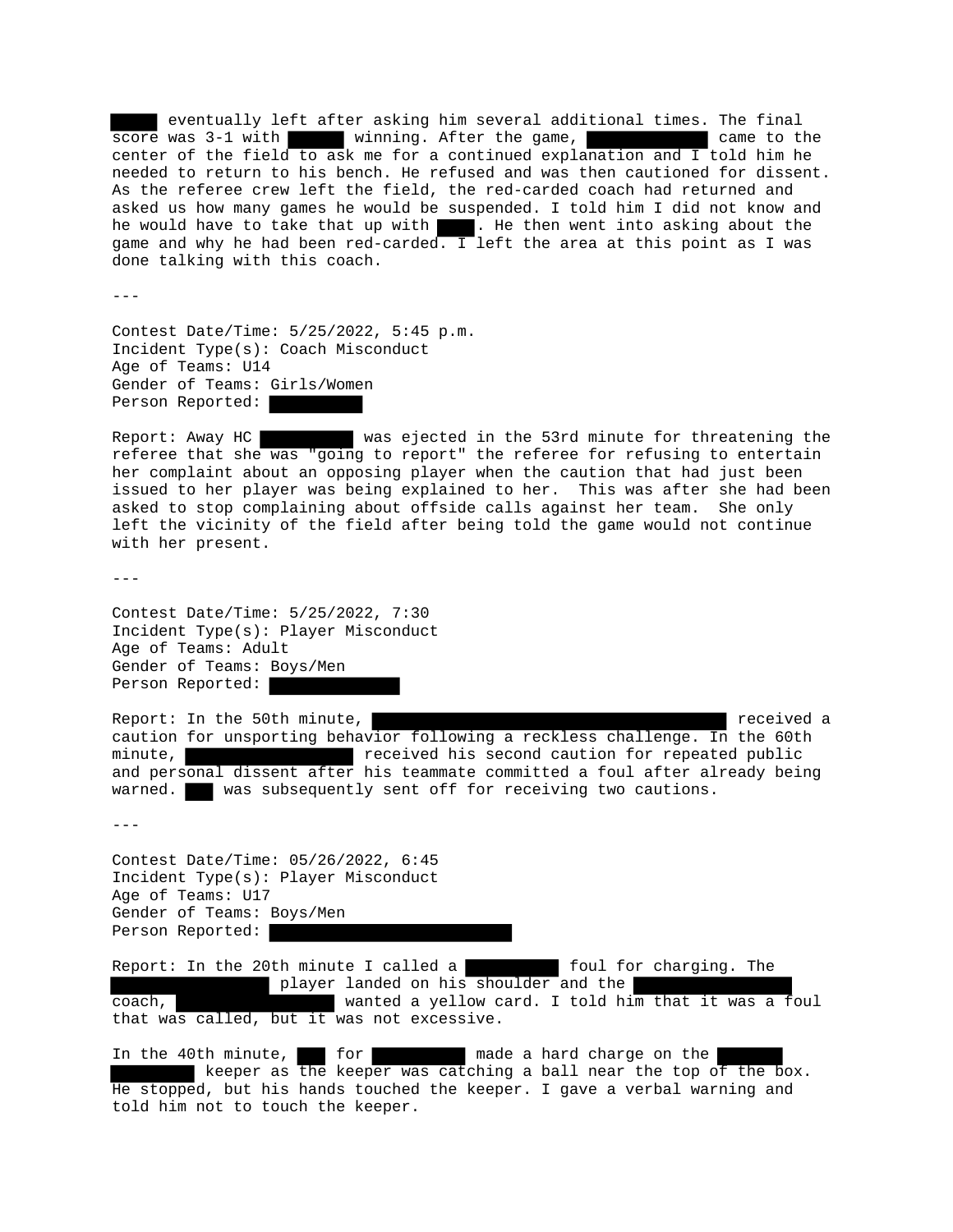In the 42nd minute, a ball was just off net, the **the contract of the contract of the contract of the contract** keeper caught the ball and **for** for put his shoulder on the ball to knock it free. I gave a yellow card for Unsporting Behavior.

Throughout the game the **bench was questioning calls**. In the 59th minute I called for a penalty kick due to a tripping foul by in the box. scored on the penalty kick. Coach from kept questioning the call and said "You owe us one". I told her not another word.

In the 88th minute, crossed a ball through the penalty area. The keeper came out, dove for the ball and players in front of the goal were also going for the ball. Incidental contact was made with multiple players. The ball was bouncing free in the box. The keeper was down. I waited until the ball was cleared outside of the penalty area, at which time I blew the whistle. The keeper was down holding his shoulder and upper arm.

At this time,  $r = r$  and up to me, bumped into my shoulder and was yelling at me wanting call a foul. I gave a yellow card for Dissent by Action. He started complaining. I told him not another word. He responded, "I don't give a fuck what you say." I then gave him a red card for Offensive Language. He then continued to yell at me wondering why I was letting the injured keeper choke. I went up to the keeper and called for the coaches to come out. continued to yell at me as he left the field. He then sat on the sideline and raised both middle fingers at me and told me to "Fuck off" and "Suck my dick". I told Coach that he needed to be removed from the field as he was on a red card and using abusive language.

After the game, Coach approached me and stated that I did not have control of the game and that because fouls weren't called earlier players were injured. I reminded him that I did not have to speak to him.

---

Contest Date/Time: 5/26/2022, 8:15 PM Incident Type(s): Player Misconduct Age of Teams: U17 Gender of Teams: Boys/Men Person Reported:

Report: In the 89th minute **of** of struck an opponent in the back of the leg with his foot after losing the ball to an opposing player. Due to the distance of the ball from The at the time of his kick-out as well as the force used by , he was consequently sent off in the 89th minute for violent conduct.

After the conclusion of the game,  $\qquad \qquad$ , the coach of the team as well as another player, approached my team and in a very polite manner to raise our attention to some inappropriate language that was being used by players towards players. Both the coach and the player stated they heard had heard **players** say "Fuck you pussies" towards either themselves or their players. Neither I nor my team heard any of these comments and apologized to both the coach and player for not hearing the comments. No disciplinary action was taken.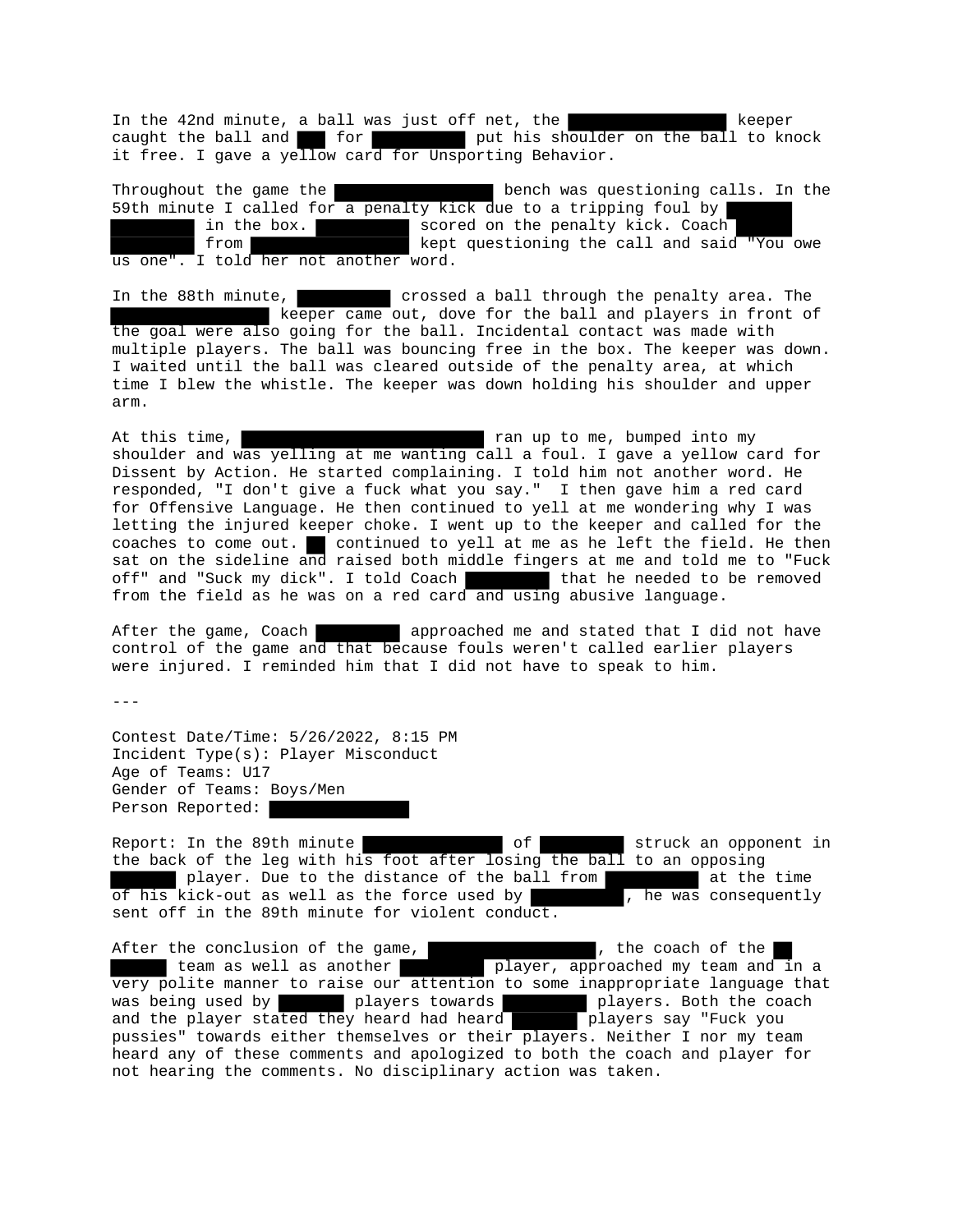Contest Date/Time: 5/26/2022, 6:00pm Incident Type(s): Player Misconduct Age of Teams: U16 Gender of Teams: Boys/Men Person Reported:

Report: In minute 65, from went in for a challenge against another player from  $\blacksquare$ . I blew my whistle for a foul against  $\blacksquare$ , . I blew my whistle for a foul against , who was laying on the ground holding his leg. He laid on the ground for approximately 20 seconds. When learned that the foul was called against him, he started to get up, slammed his hand against the ground, stood up and proceeded to yell at me, "There is no fucking way I fouled him". was sent off for foul/abusive language.

---

Contest Date/Time: 5/24/2022, 6:00PM Incident Type(s): Player Misconduct Age of Teams: U15 Gender of Teams: Boys/Men Person Reported:

Report: In the 65' and the control of the tripped an opposing player as they entered the top of the Penalty Arc entering a one-on-one with the opposing goalkeeper. was shown a red card for DOGSO and promptly left the field of play as instructed. Play was restarted with a direct free kick to in the 66'

 $- - -$ 

Contest Date/Time: 5/22/2022, 8:00AM Incident Type(s): Player Misconduct Age of Teams: U15 Gender of Teams: Boys/Men Person Reported:

Report: In the 64' state of the ball out of hit the ball out of the opposing goalkeeper's hands in the penalty area. was promptly cautioned for Unsporting Behavior and shown a red card as this was their second yellow (having been booked earlier in the match). did not leave the field of play in a hurried fashion and play would be restarted in the 66' with a direct free kick.

---

Contest Date/Time: 5/26/2022, 6:30pm Incident Type(s): Player Misconduct Age of Teams: U18 Gender of Teams: Boys/Men Person Reported:

Report: In the 67 minute of of , not the goalkeeper, while standing on the goal line stopped a shot on target with his hands. He was shown a red card for DOGSO-H. He left the field without incident.

 $---$